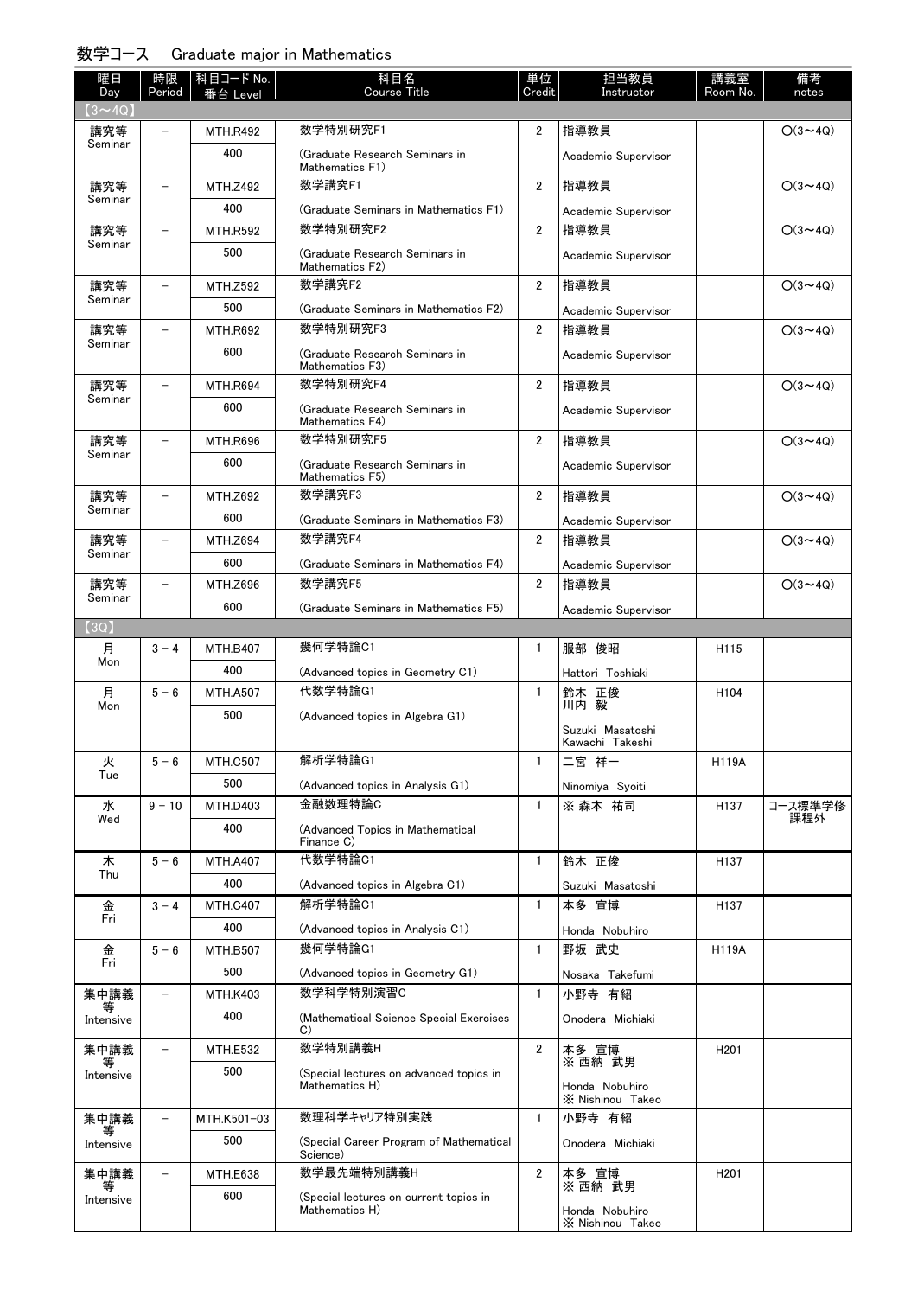## 数学コース Graduate major in Mathematics

| 曜日<br>Day      | 時限<br>Period             | 科目コード No.<br>≸台 Level | 科目名<br><b>Course Title</b>                                | 単位<br>Credit   | 担当教員<br>Instructor                    | 講義室<br>Room No.  | 備考<br>notes |
|----------------|--------------------------|-----------------------|-----------------------------------------------------------|----------------|---------------------------------------|------------------|-------------|
| (3Q)           |                          |                       |                                                           |                |                                       |                  |             |
| 集中講義           |                          | <b>MTH.K603</b>       | 数理科学キャリア開発C                                               | 1              | 本多 宣博                                 |                  |             |
| Intensive      |                          | 600                   | (Mathematical Science Career<br>Development C)            |                | Honda Nobuhiro                        |                  |             |
| 集中講義           |                          | <b>MTH.K607</b>       | 数理科学チュートリアル実践C                                            | $\mathbf{1}$   | 本多 宣博                                 |                  |             |
| Intensive      |                          | 600                   | (Mathematical Science Tutorial C)                         |                | Honda Nobuhiro                        |                  |             |
| 集中講義           |                          | MTH.K609-03           | 数理科学キャリア特別発展                                              | $\mathbf{1}$   | 本多 宣博                                 |                  |             |
| Intensive      |                          | 600                   | (Advanced Career Program of<br>Mathematical Science)      |                | Honda Nobuhiro                        |                  |             |
| (4Q)           |                          |                       |                                                           |                |                                       |                  |             |
| 月              | $3 - 4$                  | <b>MTH.B408</b>       | 幾何学特論D1                                                   | 1              | 服部 俊昭                                 | H <sub>115</sub> |             |
| Mon            |                          | 400                   | (Advanced topics in Geometry D1)                          |                | Hattori Toshiaki                      |                  |             |
| 月              | $5 - 6$                  | <b>MTH.A508</b>       | 代数学特論H1                                                   | $\mathbf{1}$   | 鈴木 正俊                                 | H116             |             |
| Mon            |                          | 500                   | (Advanced topics in Algebra H1)                           |                | 川内 毅                                  |                  |             |
|                |                          |                       |                                                           |                | Suzuki Masatoshi<br>Kawachi Takeshi   |                  |             |
| 火              | $5 - 6$                  | <b>MTH.C508</b>       | 解析学特論H1                                                   | $\mathbf{1}$   | 二宮 祥一                                 | H119A            |             |
| Tue            |                          | 500                   | (Advanced topics in Analysis H1)                          |                | Ninomiya Syoiti                       |                  |             |
| 水              | $9 - 10$                 | <b>MTH.D404</b>       | 金融数理特論D                                                   | $\mathbf{1}$   | ※ 森本 祐司                               | H137             | コース標準学修     |
| Wed            |                          | 400                   | (Advanced Topics in Mathematical<br>Finance D)            |                |                                       |                  | 課程外         |
| 木<br>Thu       | $5 - 6$                  | <b>MTH.A408</b>       | 代数学特論D1                                                   | $\mathbf{1}$   | 鈴木 正俊                                 | H <sub>137</sub> |             |
|                |                          | 400                   | (Advanced topics in Algebra D1)                           |                | Suzuki Masatoshi                      |                  |             |
| 金<br>Fri       | $3 - 4$                  | <b>MTH.C408</b>       | 解析学特論D1                                                   | $\mathbf{1}$   | 本多 宣博                                 | H <sub>137</sub> |             |
|                |                          | 400                   | (Advanced topics in Analysis D1)                          |                | Honda Nobuhiro                        |                  |             |
| 金<br>Fri       | $5 - 6$                  | <b>MTH.B508</b>       | 幾何学特論H1                                                   | $\mathbf{1}$   | 野坂 武史                                 | <b>H119A</b>     |             |
|                |                          | 500                   | (Advanced topics in Geometry H1)                          |                | Nosaka Takefumi                       |                  |             |
| 集中講義<br>等      | $\overline{\phantom{0}}$ | <b>MTH.K404</b>       | 数学科学特別演習D                                                 | $\mathbf{1}$   | 小野寺 有紹                                |                  |             |
| Intensive      |                          | 400                   | (Mathematical Science Special Exercises<br>D)             |                | Onodera Michiaki                      |                  |             |
| 集中講義<br>等      | $\overline{\phantom{0}}$ | <b>MTH.E534</b>       | 数学特別講義J                                                   | $\overline{2}$ | 田口 雄一郎<br>※ 山内 卓也                     | H <sub>201</sub> |             |
| Intensive      |                          | 500                   | (Special lectures on advanced topics in<br>Mathematics J) |                | Taguchi Yuichiro<br>X Yamauchi Takuya |                  |             |
| 集中講義           |                          | <b>MTH.E536</b>       | 数学特別講義L                                                   | 2              | 小野寺 有紹                                | H <sub>201</sub> |             |
| Intensive      |                          | 500                   | (Special lectures on advanced topics in                   |                | ※宮本 安人                                |                  |             |
|                |                          |                       | Mathematics L)                                            |                | Onodera Michiaki<br>※ ミヤモト ヤスヒト       |                  |             |
| 集中講義           |                          | MTH.K501-04           | 数理科学キャリア特別実践                                              | $\mathbf{1}$   | 小野寺 有紹                                |                  |             |
| 等<br>Intensive |                          | 500                   | (Special Career Program of Mathematical<br>Science)       |                | Onodera Michiaki                      |                  |             |
| 集中講義<br>等      |                          | <b>MTH.E640</b>       | 数学最先端特別講義J                                                | $\overline{2}$ | 田口 雄一郎<br>※山内 卓也                      | H <sub>201</sub> |             |
| Intensive      |                          | 600                   | (Special lectures on current topics in<br>Mathematics J)  |                | Taguchi Yuichiro<br>X Yamauchi Takuya |                  |             |
| 集中講義           | $\overline{\phantom{0}}$ | <b>MTH.E642</b>       | 数学最先端特別講義L                                                | $\overline{2}$ | 小野寺 有紹<br>※ 宮本 安人                     | H <sub>201</sub> |             |
| 等<br>Intensive |                          | 600                   | (Special lectures on current topics in                    |                |                                       |                  |             |
|                |                          |                       | Mathematics L)                                            |                | Onodera Michiaki<br>$X$ ミヤモト ヤスヒト     |                  |             |
| 集中講義           |                          | <b>MTH.K604</b>       | 数理科学キャリア開発D                                               | $\mathbf{1}$   | 本多 宣博                                 |                  |             |
| Intensive      |                          | 600                   | (Mathematical Science Career<br>Development D)            |                | Honda Nobuhiro                        |                  |             |
| 集中講義<br>等      | $\overline{\phantom{0}}$ | <b>MTH.K608</b>       | 数理科学チュートリアル実践D                                            | $\mathbf{1}$   | 本多 宣博                                 |                  |             |
| Intensive      |                          | 600                   | (Mathematical Science Tutorial D)                         |                | Honda Nobuhiro                        |                  |             |
| 集中講義<br>等      | $\overline{\phantom{0}}$ | MTH.K609-04           | 数理科学キャリア特別発展                                              | $\mathbf{1}$   | 本多 宣博                                 |                  |             |
| Intensive      |                          | 600                   | (Advanced Career Program of<br>Mathematical Science)      |                | Honda Nobuhiro                        |                  |             |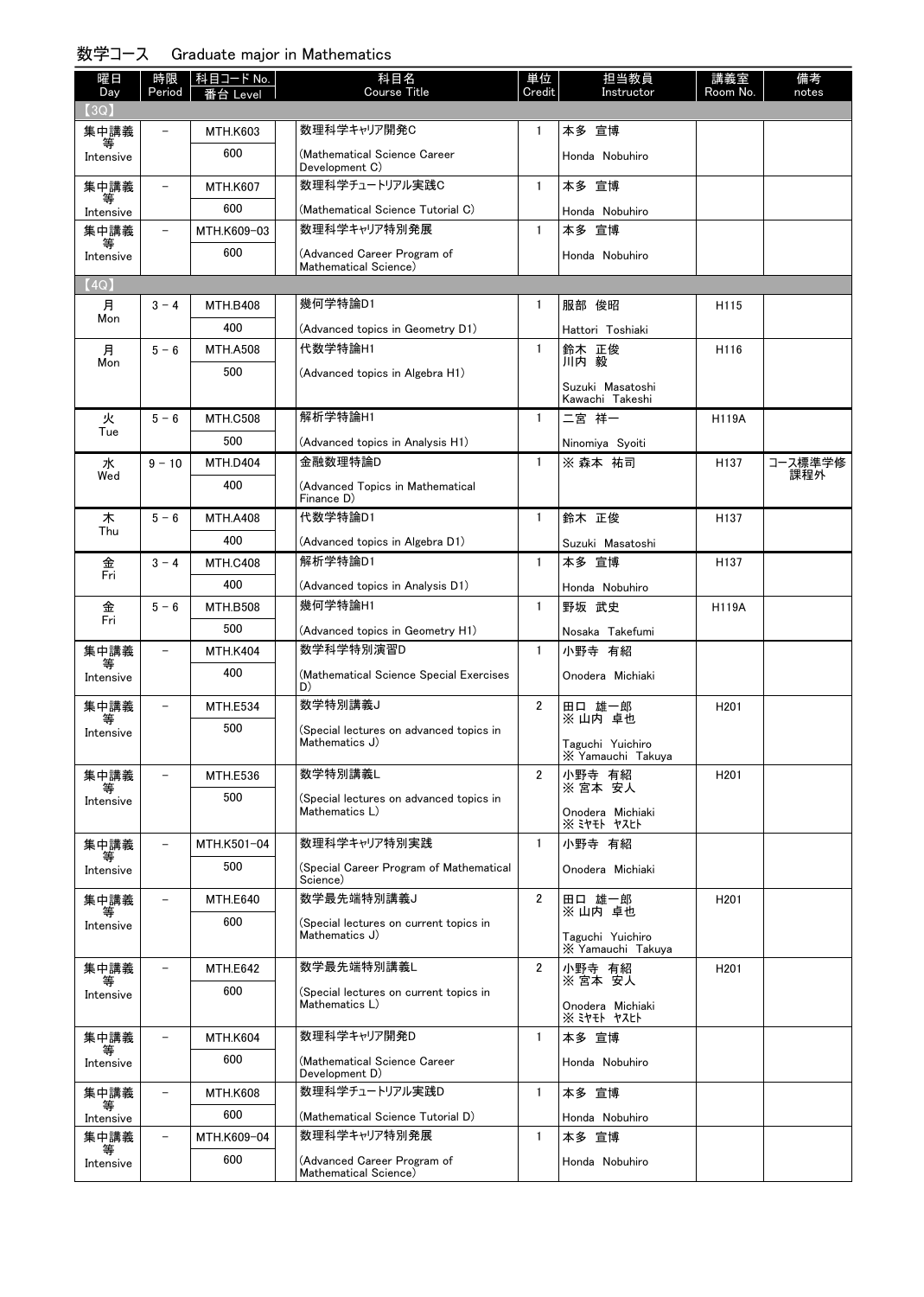| 曜日                   | 時限                       | 科目コード No.       |         | 科目名                                       | 単位             | 担当教員                                   | 講義室      | 備考                      |
|----------------------|--------------------------|-----------------|---------|-------------------------------------------|----------------|----------------------------------------|----------|-------------------------|
| Day<br>$(3 \sim 4Q)$ | Period                   | Level           |         | <b>Course Title</b>                       | Credit         | Instructor                             | Room No. | notes                   |
| 木                    | $5 - 6$                  | <b>PHY.P411</b> | $\star$ | <b>Basic Presentation in Physics</b>      | $\overline{2}$ | X SHI JIE                              | H115     | $O(3 \sim 4Q)$          |
| Thu                  |                          | 400             |         | (物理学プレゼンテーション基礎)                          |                | X Shi Jie                              |          | 非常勤講師<br>(連絡教員:金        |
|                      |                          |                 |         |                                           |                |                                        |          | 森英人)                    |
| 木<br>Thu             | $7 - 8$                  | <b>PHY.P611</b> | $\star$ | <b>Advanced Presentation in Physics</b>   | $\overline{2}$ | X SHI JIE                              | H115     | $O(3 \sim 4Q)$<br>非常勤講師 |
|                      |                          | 600             |         | (物理学プレゼンテーション発展)                          |                | X Shi Jie                              |          | (連絡教員:金<br>森英人)         |
| 集中講義                 | $\overline{\phantom{0}}$ | <b>PHY.P612</b> |         | 物理学研究発表コロキウム                              | $\mathbf{1}$   | 西田 祐介                                  |          | $O(3 \sim 4Q)$          |
| 等<br>Intensive       |                          | 600             |         | (Colloquium for Physics Presentation I)   |                | Nishida Yusuke                         |          |                         |
| 集中講義                 |                          | PHY.P613        |         | 物理学研究発表コロキウムⅡ                             | 1              | 西田 祐介                                  |          | $O(3 \sim 4Q)$          |
| Intensive            |                          | 600             |         | (Colloquium for Physics Presentation II)  |                | Nishida Yusuke                         |          |                         |
| 集中講義                 | $\overline{\phantom{0}}$ | <b>PHY.P614</b> |         | 物理学研究発表コロキウムIII                           | $\mathbf{1}$   | 西田 祐介                                  |          | $O(3 \sim 4Q)$          |
| 等<br>Intensive       |                          | 600             |         | (Colloquium for Physics Presentation III) |                | Nishida Yusuke                         |          |                         |
| 講究等                  | $\overline{\phantom{0}}$ | <b>PHY.P405</b> |         | 物理学コース演習F1                                | $\overline{2}$ | 指導教員                                   |          | $O(3 \sim 4Q)$          |
| Seminar              |                          | 400             |         | (Exercises in Physics Course F1)          |                | Academic Supervisor                    |          |                         |
| 講究等                  |                          | <b>PHY.P406</b> |         | 物理学コース実験F1                                | $\overline{2}$ | 指導教員                                   |          | $O(3 \sim 4Q)$          |
| Seminar              |                          | 400             |         | (Laboratory Work in Physics Course F1)    |                | Academic Supervisor                    |          |                         |
| 講究等                  | $\overline{\phantom{0}}$ | <b>PHY.Z492</b> |         | 物理学講究F1                                   | $\mathbf{1}$   | 指導教員                                   |          | $O(3 \sim 4Q)$          |
| Seminar              |                          | 400             |         | (Seminar in Physics F1)                   |                | Academic Supervisor                    |          |                         |
| 講究等                  |                          | <b>PHY.P505</b> |         | 物理学コース演習F2                                | $\overline{2}$ | 指導教員                                   |          | $O(3 \sim 4Q)$          |
| Seminar              |                          | 500             |         | (Exercises in Physics Course F2)          |                | Academic Supervisor                    |          |                         |
| 講究等                  |                          | <b>PHY.P506</b> |         | 物理学コース実験F2                                | $\overline{2}$ | 指導教員                                   |          | $O(3 \sim 4Q)$          |
| Seminar              |                          | 500             |         | (Laboratory Work in Physics Course F2)    |                | Academic Supervisor                    |          |                         |
| 講究等                  | $\overline{\phantom{0}}$ | <b>PHY.Z592</b> |         | 物理学講究F2                                   | $\mathbf{1}$   | 指導教員                                   |          | $O(3 \sim 4Q)$          |
| Seminar              |                          | 500             |         | (Seminar in Physics F2)                   |                | Academic Supervisor                    |          |                         |
| 講究等                  | $\overline{\phantom{0}}$ | <b>PHY.Z692</b> |         | 物理学講究F3                                   | $\overline{2}$ | 指導教員                                   |          | $O(3 \sim 4Q)$          |
| Seminar              |                          | 600             |         | (Seminar in Physics F3)                   |                | Academic Supervisor                    |          |                         |
| 講究等                  | $\equiv$                 | <b>PHY.Z694</b> |         | 物理学講究F4                                   | $\overline{2}$ | 指導教員                                   |          | $O(3 \sim 4Q)$          |
| Seminar              |                          | 600             |         | (Seminar in Physics F4)                   |                |                                        |          |                         |
| 講究等                  |                          | PHY.Z696        |         | 物理学講究F5                                   | $\overline{2}$ | Academic Supervisor<br>指導教員            |          | $O(3 \sim 4Q)$          |
| Seminar              |                          | 600             |         | (Seminar in Physics F5)                   |                |                                        |          |                         |
| (3Q)                 |                          |                 |         |                                           |                | Academic Supervisor                    |          |                         |
| 月                    | $1 - 2$                  | <b>PHY.C450</b> |         | 固体電子論                                     | 2              | 齋藤 晋                                   | H115     | $\bullet$ (Mon Thu)     |
| Mon                  |                          | 400             |         | (Quantum Theory of Electrons in Solids)   |                | Saito Susumu                           |          |                         |
| 月                    | $3 - 4$                  | <b>PHY.C448</b> |         | 光と物質Ⅲ                                     | $\mathbf{1}$   | 松下 道雄                                  | H102     |                         |
| Mon                  |                          | 400             |         | (Light and Matter III)                    |                | Matsushita Michio                      |          |                         |
| 月                    | $9 - 10$                 | <b>PHY.F432</b> |         | 天体物理学                                     | $\mathbf{1}$   | 松原 英雄                                  | H116     |                         |
| Mon                  |                          | 400             |         | (Astrophysics)                            |                | Matsuhara Hideo                        |          |                         |
| 火                    | $1 - 2$                  | PHY.Q434        |         | 場の理論II                                    | 2              | 伊藤 克司                                  | H119A    | $\bigcirc$ (Tue•Fri)    |
| Tue                  |                          | 400             |         | (Field Theory II)                         |                | Ito Katsushi                           |          |                         |
| 火                    | $3 - 4$                  | <b>PHY.S440</b> |         | 統計力学Ⅲ                                     | $\overline{2}$ | 笹本 智弘                                  | H115     | $\bigcirc$ (Tue · Fri)  |
| Tue                  |                          | 400             |         | (Statistical Mechanics III)               |                | Sasamoto Tomohiro                      |          |                         |
| 木                    | $1 - 2$                  | <b>PHY.C450</b> |         | 固体電子論                                     | $\overline{2}$ | 齋藤 晋                                   | H115     | $\bigcirc$ (Mon Thu)    |
| Thu                  |                          | 400             |         | (Quantum Theory of Electrons in Solids)   |                | Saito Susumu                           |          |                         |
| 木                    | $3 - 4$                  | <b>PHY.C444</b> |         | 量子輸送                                      | $\mathbf{1}$   | 藤澤 利正                                  | S514     |                         |
| Thu                  |                          | 400             |         | (Quantum Transport)                       |                | Fujisawa Toshimasa                     |          |                         |
| 木                    | $5 - 6$                  | <b>EEE.D541</b> |         | 分光計測の基礎と展開                                | 1              | 宗片 比呂夫                                 | G221     |                         |
| Thu                  |                          | 500             |         | (Fundamental of spectroscopic             |                | 西林 一彦                                  |          |                         |
|                      |                          |                 |         | measurements and its development)         |                | Munekata Hiro<br>Nishibayashi Kazuhiro |          |                         |
| 金                    | $1 - 2$                  | PHY.Q434        |         | 場の理論II                                    | $\overline{2}$ | 伊藤 克司                                  | H119A    | $\bigcirc$ (Tue · Fri)  |
| Fri                  |                          | 400             |         | (Field Theory II)                         |                | Ito Katsushi                           |          |                         |
| 金                    | $3 - 4$                  | <b>PHY.S440</b> |         | 統計力学Ⅲ                                     | $\overline{2}$ | 笹本 智弘                                  | H115     | $\bigcirc$ (Tue•Fri)    |
| Fri                  |                          | 400             |         | (Statistical Mechanics III)               |                | Sasamoto Tomohiro                      |          |                         |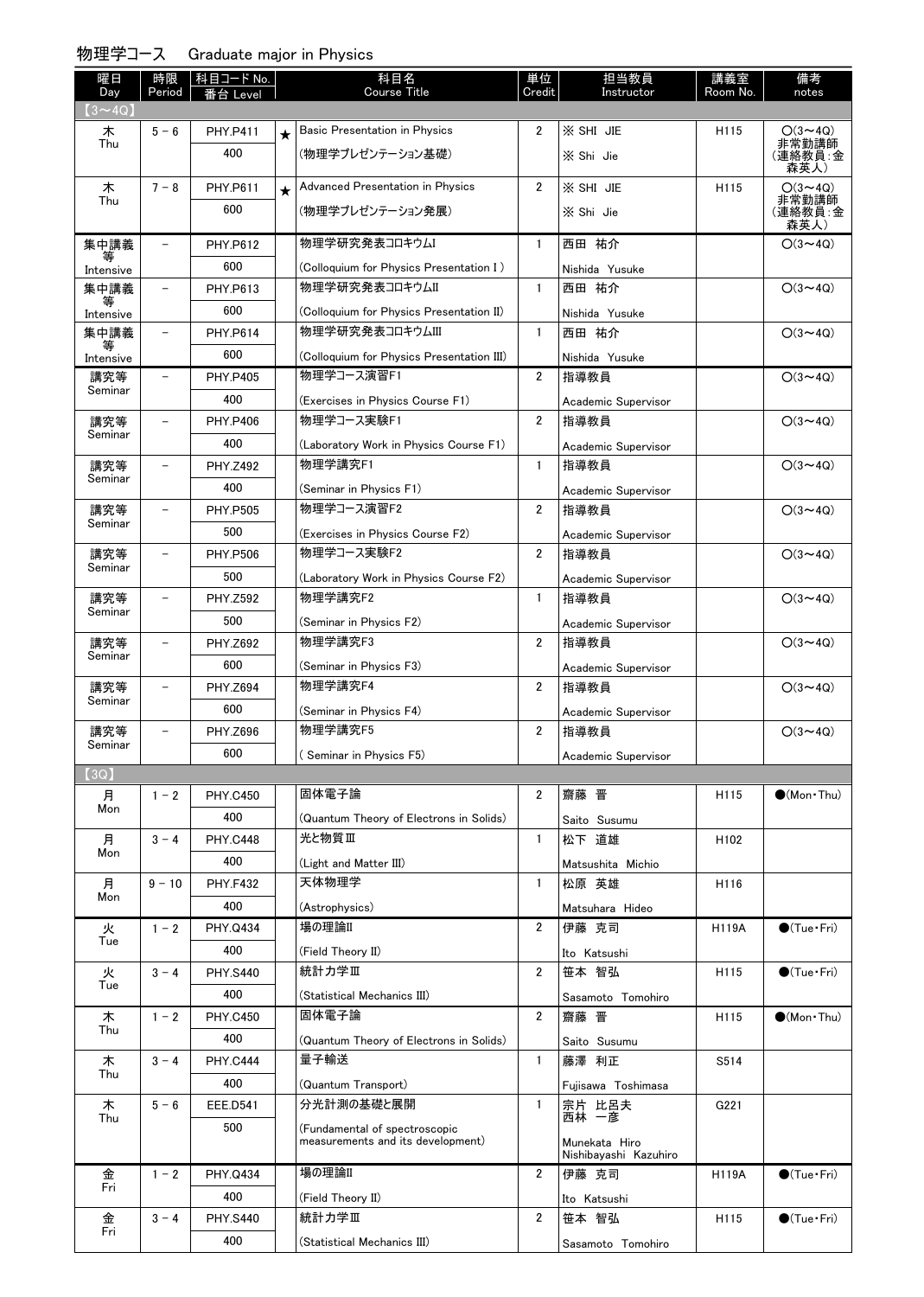| 曜日<br>Day         | 時限<br>Period             | 科目コード No.<br>Level<br>台 |         | 科目名<br>Course Title                                               | 単位<br>Credit | 担当教員<br>Instructor      | 講義室<br>Room No. | 備考<br>notes                                   |
|-------------------|--------------------------|-------------------------|---------|-------------------------------------------------------------------|--------------|-------------------------|-----------------|-----------------------------------------------|
| (3Q)              |                          |                         |         |                                                                   |              |                         |                 |                                               |
| 集中講義              |                          | PHY.P413-03             |         | Practical Exercises in International                              | $\mathbf{1}$ | 村上 修一                   | 海外派遣先           |                                               |
| Intensive         |                          | 400                     |         | Research I<br>(国際研究実地演習第一)                                        |              | Murakami Syuichi        | 機関              |                                               |
| 集中講義              |                          | PHY.P414-03             | $\star$ | Practical Exercises in International                              | $\mathbf{1}$ | 村上 修一                   | 海外派遣先           |                                               |
| Intensive         |                          | 400                     |         | Research II                                                       |              | Murakami Syuichi        | 機関              |                                               |
| 集中講義              |                          | PHY.P415-03             |         | (国際研究実地演習第二)<br>Practical Exercises in Organizing                 | $\mathbf{1}$ | 陣内 修                    |                 |                                               |
|                   |                          | 400                     | $\star$ | International Conferences I                                       |              |                         |                 |                                               |
| Intensive         |                          |                         |         | (国際研究集会企画演習第一)                                                    |              | Jinnouchi Osamu         |                 |                                               |
| 集中講義              |                          | PHY.P416-03             | $\star$ | Practical Exercises in Organizing<br>International Conferences II | $\mathbf{1}$ | 陣内 修                    |                 |                                               |
| Intensive         |                          | 400                     |         | (国際研究集会企画演習第二)                                                    |              | Jinnouchi Osamu         |                 |                                               |
| 集中講義              |                          | <b>PHY.P540</b>         |         | 物理学特別講義第十一                                                        | $\mathbf{1}$ | ※奥山 和美                  | 大岡山本館           | 非常勤講師                                         |
| Intensive         |                          | 500                     |         | (Special Lectures in Physics XI)                                  |              | X Okuvama Kazumi        |                 | (連絡教員: 伊<br>藤 克司) 1                           |
|                   |                          |                         |         |                                                                   |              |                         |                 | $1/20(f)$ ·2<br>$1(y)$ · 22<br>$(\nexists k)$ |
| 集中講義              |                          | <b>PHY.P542</b>         | $\star$ | Special Lectures in Physics XIII                                  | $\mathbf{1}$ | X Simionescu Aurora     | 大岡山本館           | 非常勤講師                                         |
| 等<br>Intensive    |                          | 500                     |         | (物理学特別講義第十三)                                                      |              | X Schlenstedt Stefan    |                 | * Simionescu<br>Aurora                        |
|                   |                          |                         |         |                                                                   |              |                         |                 | (連絡教員:岡<br>眞)10/3(火)                          |
|                   |                          |                         |         |                                                                   |              |                         |                 | * Stefan<br>Schlenstedt                       |
|                   |                          |                         |         |                                                                   |              |                         |                 | (連絡教員:久<br>世正弘)日程未                            |
|                   |                          |                         |         |                                                                   |              |                         |                 | 定(10月に実<br>施)                                 |
| 集中講義              |                          | <b>PHY.P543</b>         |         | 物理学特別講義第十四                                                        | $\mathbf{1}$ | ※ 日高 義将                 | 大岡山本館           | 非常勤講師                                         |
| 等<br>Intensive    |                          | 500                     |         | (Special Lectures in Physics XIV)                                 |              | X Hidaka Yoshimasa      |                 | (連絡教員:西<br>田 祐介) 1                            |
|                   |                          |                         |         |                                                                   |              |                         |                 | $1/24$ $($ 金), 1<br>1/27(f)                   |
|                   |                          |                         |         |                                                                   |              |                         |                 | 28(火)                                         |
| 集中講義              |                          | <b>PHY.P552</b>         |         | 物理学特論第三                                                           | $\mathbf{1}$ | 髭本 亘                    | 大岡山本館           |                                               |
| Intensive         |                          | 500                     |         | (Special Topics in Physics III)                                   |              | Higemoto Wataru         |                 |                                               |
| 集中講義<br>等         |                          | PHY.P615-03             | $\star$ | Overseas Visiting Research in Physics I                           | $\mathbf{1}$ | 村上 修一                   |                 |                                               |
| Intensive         |                          | 600                     |         | (物理学海外留学研究第一)                                                     |              | Murakami Syuichi        |                 |                                               |
| 集中講義<br>寺         | $\overline{\phantom{0}}$ | PHY.P616-03             | $\star$ | Overseas Visiting Research in Physics II                          | $\mathbf{1}$ | 村上 修一                   |                 |                                               |
| Intensive         |                          | 600                     |         | (物理学海外留学研究第二)                                                     |              | Murakami Syuichi        |                 |                                               |
| 集中講義<br>等         |                          | PHY.P617-03             | $\star$ | Overseas Visiting Research in Physics III                         | $\mathbf{1}$ | 村上 修一                   |                 |                                               |
| Intensive         |                          | 600                     |         | (物理学海外留学研究第三)<br>物理学先端研究第一                                        |              | Murakami Syuichi        |                 |                                               |
| 集中講義              | -                        | PHY.P618-03             |         |                                                                   | $\mathbf{1}$ | 陣内 修                    |                 |                                               |
| Intensive<br>集中講義 | $\overline{\phantom{0}}$ | 600                     |         | (Advanced Research in Physics I)<br>物理学先端研究第二                     | $\mathbf{1}$ | Jinnouchi Osamu<br>陣内 修 |                 |                                               |
|                   |                          | PHY.P619-03<br>600      |         |                                                                   |              |                         |                 |                                               |
| Intensive<br>集中講義 | $\qquad \qquad -$        | PHY.P620-03             |         | (Advanced Research in Physics II)<br>物理学先端研究第三                    | $\mathbf{1}$ | Jinnouchi Osamu<br>陣内 修 |                 |                                               |
|                   |                          | 600                     |         | (Advanced Research in Physics III)                                |              | Jinnouchi Osamu         |                 |                                               |
| Intensive<br>集中講義 | $\qquad \qquad -$        | PHY.P621-03             | $\star$ | Overseas Research Project in Physics I                            | $\mathbf{1}$ | 村上 修一                   |                 |                                               |
| 等<br>Intensive    |                          | 600                     |         | (物理学派遣ブロジェクト第一)                                                   |              | Murakami Syuichi        |                 |                                               |
| 集中講義              | $\qquad \qquad -$        | PHY.P622-03             | $\star$ | Overseas Research Project in Physics II                           | 1            | 村上 修一                   |                 |                                               |
| Intensive         |                          | 600                     |         | (物理学派遣ブロジェクト第二)                                                   |              | Murakami Syuichi        |                 |                                               |
| 集中講義              | $\overline{\phantom{0}}$ | PHY.P623-03             | $\star$ | Overseas Research Project in Physics III                          | $\mathbf{1}$ | 村上 修一                   |                 |                                               |
| 等<br>Intensive    |                          | 600                     |         | (物理学派遣プロジェクト第三)                                                   |              | Murakami Syuichi        |                 |                                               |
| 集中講義              |                          | PHY.P624-03             | $\star$ | Advanced Exercises in Organizing                                  | $\mathbf{1}$ | 陣内 修                    |                 |                                               |
| Intensive         |                          | 600                     |         | Physics Conferences I                                             |              | Jinnouchi Osamu         |                 |                                               |
|                   |                          |                         |         | (物理学企画実践第一)                                                       |              |                         |                 |                                               |
| 集中講義              |                          | PHY.P625-03             | $\star$ | Advanced Exercises in Organizing<br>Physics Conferences II        | $\mathbf{1}$ | 陣内 修                    |                 |                                               |
| Intensive         |                          | 600                     |         | (物理学企画実践第二)                                                       |              | Jinnouchi Osamu         |                 |                                               |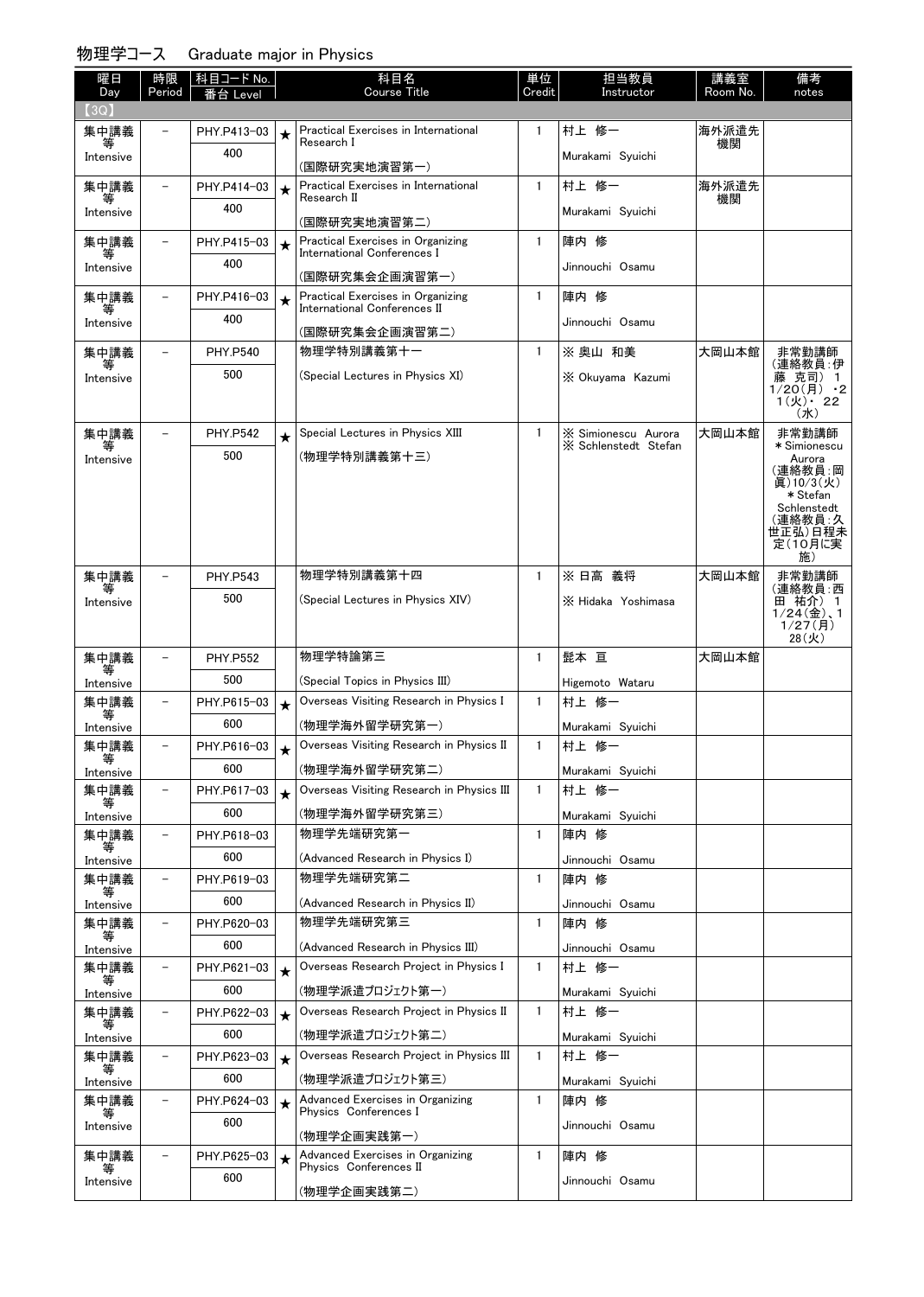| 曜日             | 時限                       | 科目コード No.          |         | 科目名                                                              | 単位                    | 担当教員                                        | 講義室          | 備考                                                                                              |
|----------------|--------------------------|--------------------|---------|------------------------------------------------------------------|-----------------------|---------------------------------------------|--------------|-------------------------------------------------------------------------------------------------|
| Day<br>(3Q)    | Period                   | 台 Level            |         | <b>Course Title</b>                                              | Credit                | Instructor                                  | Room No.     | notes                                                                                           |
| 集中講義           | L.                       | PHY.P626-03        | $\star$ | Advanced Exercises in Organizing                                 | $\mathbf{1}$          | 陣内 修                                        |              |                                                                                                 |
| 等<br>Intensive |                          | 600                |         | Physics Conferences III                                          |                       | Jinnouchi Osamu                             |              |                                                                                                 |
|                |                          |                    |         | (物理学企画実践第三)                                                      |                       |                                             |              |                                                                                                 |
| 集中講義<br>等      | $\overline{\phantom{0}}$ | PHY.P627-03        | $\star$ | <b>Advanced Exercises in Physics</b><br>Presentation I           | $\mathbf{1}$          | 久世 正弘                                       |              |                                                                                                 |
| Intensive      |                          | 600                |         | (物理学プレゼンテーション実践第一)                                               |                       | Kuze Masahiro                               |              |                                                                                                 |
| 集中講義           | $\equiv$                 | PHY.P628-03        | $\star$ | <b>Advanced Exercises in Physics</b>                             | $\mathbf{1}$          | 久世 正弘                                       |              |                                                                                                 |
| 等<br>Intensive |                          | 600                |         | Presentation II                                                  |                       | Kuze Masahiro                               |              |                                                                                                 |
|                |                          |                    |         | (物理学プレゼンテーション実践第二)                                               |                       |                                             |              |                                                                                                 |
| 集中講義<br>等      | $\overline{\phantom{0}}$ | PHY.P629-03        | $\star$ | <b>Advanced Exercises in Physics</b><br>Presentation III         | $\mathbf{1}$          | 久世 正弘                                       |              |                                                                                                 |
| Intensive      |                          | 600                |         | (物理学プレゼンテーション実践第三)                                               |                       | Kuze Masahiro                               |              |                                                                                                 |
| 集中講義           |                          | <b>PHY.P640</b>    |         | 物理学特別講義発展第十一                                                     | $\mathbf{1}$          | ※奥山 和美                                      | 大岡山本館        | 非常勤講師                                                                                           |
| 等<br>Intensive |                          | 600                |         | (Advanced Special Lectures in Physics<br>XI)                     |                       | X Okuyama Kazumi                            |              | (連絡教員: 伊<br>藤 克司) 1<br>1/20(月) ・2<br>$1(y)$ 22<br>(X <sub>k</sub> )                             |
| 集中講義<br>等      | $\qquad \qquad -$        | <b>PHY.P642</b>    | $\star$ | Advanced Special Lectures in Physics<br>XIII                     | $\mathbf{1}$          | X Simionescu Aurora<br>X Schlenstedt Stefan | 大岡山本館        | 非常勤講師<br>* Simionescu                                                                           |
| Intensive      |                          | 600                |         | (物理学特別講義発展第十三)                                                   |                       |                                             |              | Aurora<br>(連絡教員:岡<br>眞)10/3(火)<br>* Stefan<br>Schlenstedt<br>(連絡教員・久<br>世正弘)10月<br>に実施・日程未<br>定 |
| 集中講義           |                          | <b>PHY.P643</b>    |         | 物理学特別講義発展第十四                                                     | $\mathbf{1}$          | ※ 日高 義将                                     | 大岡山本館        | 非常勤講師                                                                                           |
| Intensive      |                          | 600                |         | (Advanced Special Lectures in Physics<br>XIV)                    |                       | X Hidaka Yoshimasa                          |              | (連絡教員:西<br>田 祐介)<br>$11/24$ (金)、<br>$11/27$ (月)、<br>$11/28$ (火)                                 |
| 集中講義           |                          | <b>PHY.P652</b>    |         | 物理学特論発展第三                                                        | $\mathbf{1}$          | 髭本 亘                                        |              |                                                                                                 |
| 等<br>Intensive |                          | 600                |         | (Advanced Special Topics in Physics III)                         |                       | Higemoto Wataru                             |              |                                                                                                 |
| (4Q)           |                          |                    |         |                                                                  |                       |                                             |              |                                                                                                 |
| 月<br>Mon       | $3 - 4$                  | <b>PHY.C451</b>    |         | ソフトマターの物理                                                        | $\mathbf{1}$          | 竹内 一将                                       | H119B        |                                                                                                 |
|                |                          | 400                |         | (Physics of Soft Matter)                                         |                       | Takeuchi Kazumasa                           |              |                                                                                                 |
| 火<br>Tue       | $3 - 4$                  | PHY.Q435           |         | 量子情報                                                             | $\overline{2}$        | ※ 細谷 曉夫                                     | H115         | $\bigcirc$ (Tue · Fri)<br>非常勤講師(連                                                               |
|                |                          | 400                |         | (Quantum Information)                                            |                       | X Hosova Akio                               |              | 絡教員:宗宮<br>健太郎)                                                                                  |
| 火              | $7 - 8$                  | <b>PHY.C445</b>    |         | 表面物理学                                                            | $\mathbf{1}$          | 橋詰 富博                                       | <b>H119B</b> |                                                                                                 |
| Tue            |                          | 400                |         | (Surface Physics)                                                |                       | Hashizume Tomihiro                          |              |                                                                                                 |
| 木              | $3 - 4$                  | <b>PHY.C449</b>    |         | レーザー物理                                                           | $\mathbf{1}$          | 金森 英人                                       | <b>H119B</b> |                                                                                                 |
| Thu            |                          | 400                |         | (Laser Physics)                                                  |                       | Kanamori Hideto                             |              |                                                                                                 |
| 金<br>Fri       | $3 - 4$                  | <b>PHY.Q435</b>    |         | 量子情報                                                             | $\mathbf{2}^{\prime}$ | ※ 細谷 曉夫                                     | H115         | $\bigcirc$ (Tue·Fri)<br>非常勤講師(連                                                                 |
|                |                          | 400                |         | (Quantum Information)                                            |                       | X Hosoya Akio                               |              | 絡教員宗宮<br>健太郎)                                                                                   |
| 集中講義           |                          | PHY.P413-04        | $\star$ | Practical Exercises in International                             | $\mathbf{1}$          | 村上 修一                                       | 海外派遣先        |                                                                                                 |
| Intensive      |                          | 400                |         | Research I                                                       |                       | Murakami Syuichi                            | 機関           |                                                                                                 |
|                | -                        |                    |         | (国際研究実地演習第一)<br>Practical Exercises in International             | $\mathbf{1}$          | 村上 修一                                       | 海外派遣先        |                                                                                                 |
| 集中講義           |                          | PHY.P414-04<br>400 | $\star$ | Research II                                                      |                       |                                             | 機関           |                                                                                                 |
| Intensive      |                          |                    |         | (国際研究実地演習第二)                                                     |                       | Murakami Syuichi                            |              |                                                                                                 |
| 集中講義<br>等      | $\qquad \qquad -$        | PHY.P415-04        | $\star$ | Practical Exercises in Organizing<br>International Conferences I | $\mathbf{1}$          | 陣内 修                                        |              |                                                                                                 |
| Intensive      |                          | 400                |         | (国際研究集会企画演習第一)                                                   |                       | Jinnouchi Osamu                             |              |                                                                                                 |
| 集中講義           | $\qquad \qquad -$        | PHY.P416-04        | $\star$ | Practical Exercises in Organizing                                | $\mathbf{1}$          | 陣内 修                                        |              |                                                                                                 |
| 等<br>Intensive |                          | 400                |         | International Conferences II                                     |                       | Jinnouchi Osamu                             |              |                                                                                                 |
|                |                          |                    |         | (国際研究集会企画演習第二)<br>物理学コロキウムⅡ                                      |                       |                                             |              |                                                                                                 |
| 集中講義<br>等      |                          | <b>PHY.P418</b>    |         |                                                                  | $\mathbf{1}$          | 宗宮 健太郎                                      |              |                                                                                                 |
| Intensive      |                          | 400                |         | (Colloquium in Physics II)                                       |                       | Somiya Kentaro                              |              |                                                                                                 |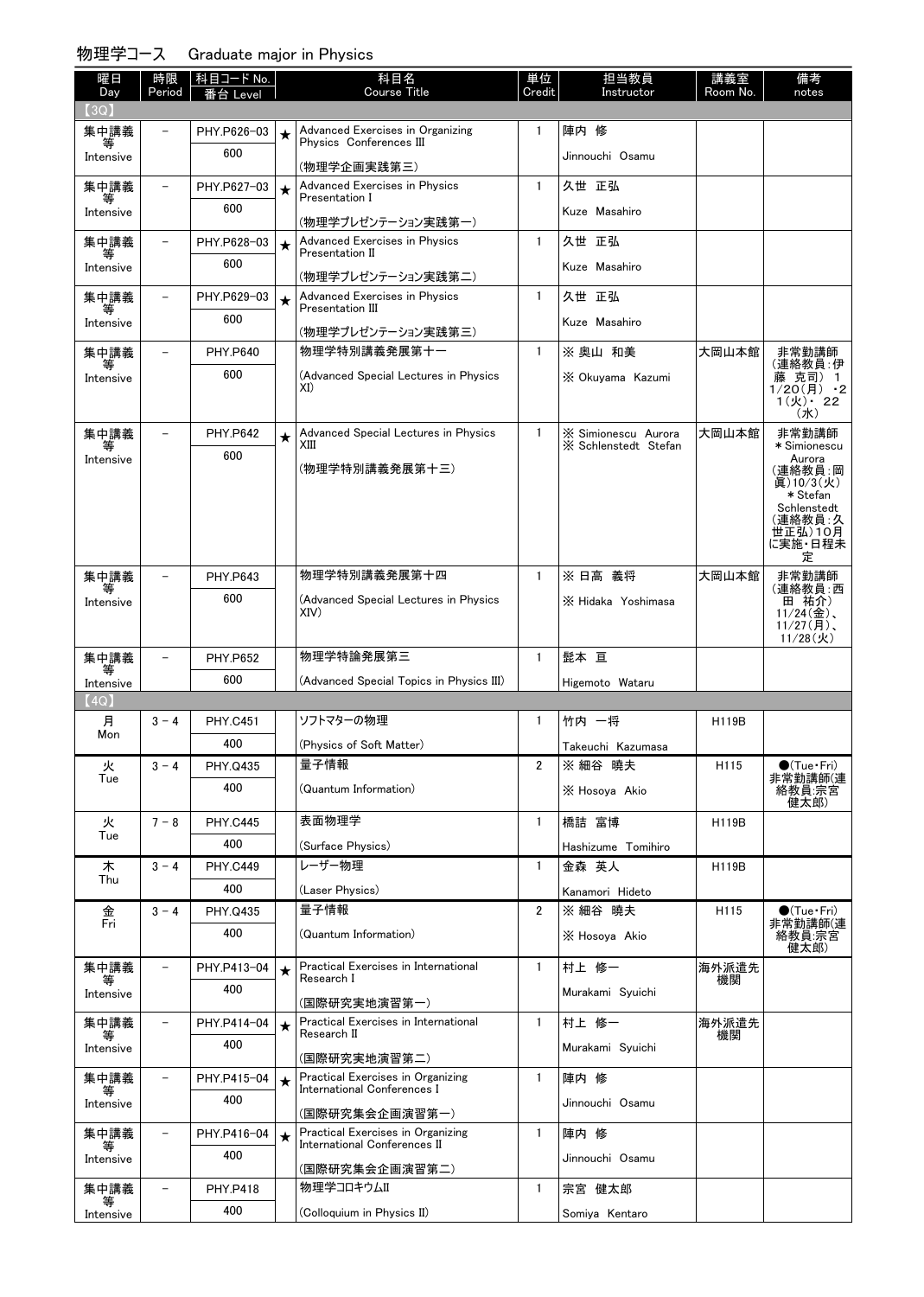| 曜日<br>Day      | 時限<br>Period             | 科目コード No.<br>Level |         | 科目名<br><b>Course Title</b>                                  | 単位<br>Credit | 担当教員<br>Instructor | 講義室<br>Room No. | 備考<br>notes                    |
|----------------|--------------------------|--------------------|---------|-------------------------------------------------------------|--------------|--------------------|-----------------|--------------------------------|
| (4Q)           |                          |                    |         |                                                             |              |                    |                 |                                |
| 集中講義           |                          | PHY.P533           |         | 物理学特別講義第四                                                   | $\mathbf{1}$ | 納富 雅也              | 大岡山本館           |                                |
| 等<br>Intensive |                          | 500                |         | (Special Lectures in Physics IV)                            |              | Notomi Masaya      |                 |                                |
| 集中講義           | $\overline{\phantom{0}}$ | <b>PHY.P541</b>    |         | 物理学特別講義第十二                                                  | $\mathbf{1}$ | ※ 有馬 孝尚            | 大岡山本館           | 非常勤講師                          |
| 等<br>Intensive |                          | 500                |         | (Special Lectures in Physics XII)                           |              | X Arima Takahisa   |                 | (連絡教員:村<br>上 修一)               |
| 集中講義           | $\overline{\phantom{0}}$ | <b>PHY.P553</b>    |         | 物理学特論第四                                                     | $\mathbf{1}$ | 松藤 成弘              | 大岡山本館           |                                |
| 等<br>Intensive |                          | 500                |         | (Special Topics in Physics IV)                              |              | Matsufuji Naruhiro |                 |                                |
| 集中講義           | -                        | PHY.P615-04        | $\star$ | Overseas Visiting Research in Physics I                     | $\mathbf{1}$ | 村上 修一              |                 |                                |
| 等<br>Intensive |                          | 600                |         | (物理学海外留学研究第一)                                               |              | Murakami Svuichi   |                 |                                |
| 集中講義           | $\overline{\phantom{0}}$ | PHY.P616-04        | $\star$ | Overseas Visiting Research in Physics II                    | $\mathbf{1}$ | 村上 修一              |                 |                                |
| ₩<br>Intensive |                          | 600                |         | (物理学海外留学研究第二)                                               |              | Murakami Syuichi   |                 |                                |
| 集中講義           |                          | PHY.P617-04        | $\star$ | Overseas Visiting Research in Physics III                   | 1            | 村上 修一              |                 |                                |
| 等<br>Intensive |                          | 600                |         | (物理学海外留学研究第三)                                               |              | Murakami Syuichi   |                 |                                |
| 集中講義           | $\overline{\phantom{0}}$ | PHY.P618-04        |         | 物理学先端研究第一                                                   | $\mathbf{1}$ | 陣内 修               |                 |                                |
| 等<br>Intensive |                          | 600                |         | (Advanced Research in Physics I)                            |              | Jinnouchi Osamu    |                 |                                |
| 集中講義<br>等      | $\overline{\phantom{0}}$ | PHY.P619-04        |         | 物理学先端研究第二                                                   | $\mathbf{1}$ | 陣内 修               |                 |                                |
| Intensive      |                          | 600                |         | (Advanced Research in Physics II)                           |              | Jinnouchi Osamu    |                 |                                |
| 集中講義           | -                        | PHY.P620-04        |         | 物理学先端研究第三                                                   | 1            | 陣内 修               |                 |                                |
| 等<br>Intensive |                          | 600                |         | (Advanced Research in Physics III)                          |              | Jinnouchi Osamu    |                 |                                |
| 集中講義           | $\overline{\phantom{0}}$ | PHY.P621-04        | $\star$ | Overseas Research Project in Physics I                      | $\mathbf{1}$ | 村上 修一              |                 |                                |
| 等<br>Intensive |                          | 600                |         | (物理学派遣プロジェクト第一)                                             |              | Murakami Syuichi   |                 |                                |
| 集中講義<br>等      |                          | PHY.P622-04        | $\star$ | Overseas Research Project in Physics II                     | $\mathbf{1}$ | 村上 修一              |                 |                                |
| Intensive      |                          | 600                |         | (物理学派遣プロジェクト第二)                                             |              | Murakami Syuichi   |                 |                                |
| 集中講義<br>等      | $\overline{\phantom{0}}$ | PHY.P623-04        | $\star$ | Overseas Research Project in Physics III                    | $\mathbf{1}$ | 村上 修一              |                 |                                |
| Intensive      |                          | 600                |         | (物理学派遣プロジェクト第三)                                             |              | Murakami Syuichi   |                 |                                |
| 集中講義<br>等      | $\overline{\phantom{0}}$ | PHY.P624-04        | $\star$ | Advanced Exercises in Organizing<br>Physics Conferences I   | 1            | 陣内 修               |                 |                                |
| Intensive      |                          | 600                |         | (物理学企画実践第一)                                                 |              | Jinnouchi Osamu    |                 |                                |
| 集中講義           | $\overline{\phantom{0}}$ | PHY.P625-04        | $\star$ | Advanced Exercises in Organizing                            | 1            | 陣内 修               |                 |                                |
| 等<br>Intensive |                          | 600                |         | Physics Conferences II                                      |              | Jinnouchi Osamu    |                 |                                |
|                |                          |                    |         | (物理学企画実践第二)                                                 |              |                    |                 |                                |
| 集中講義           |                          | PHY.P626-04        | ★       | Advanced Exercises in Organizing<br>Physics Conferences III | 1            | 陣内 修               |                 |                                |
| Intensive      |                          | 600                |         | (物理学企画実践第三)                                                 |              | Jinnouchi Osamu    |                 |                                |
| 集中講義           | -                        | PHY.P627-04        | $\star$ | Advanced Exercises in Physics                               | $\mathbf{1}$ | 久世 正弘              |                 |                                |
| 等<br>Intensive |                          | 600                |         | Presentation I                                              |              | Kuze Masahiro      |                 |                                |
|                |                          |                    |         | (物理学プレゼンテーション実践第一)                                          |              |                    |                 |                                |
| 集中講義<br>等      | -                        | PHY.P628-04        | $\star$ | <b>Advanced Exercises in Physics</b><br>Presentation II     | $\mathbf{1}$ | 久世 正弘              |                 |                                |
| Intensive      |                          | 600                |         | (物理学プレゼンテーション実践第二)                                          |              | Kuze Masahiro      |                 |                                |
| 集中講義           | $\overline{\phantom{0}}$ | PHY.P629-04        | $\star$ | <b>Advanced Exercises in Physics</b><br>Presentation III    | $\mathbf{1}$ | 久世 正弘              |                 |                                |
| 等<br>Intensive |                          | 600                |         |                                                             |              | Kuze Masahiro      |                 |                                |
| 集中講義           |                          | PHY.P633           |         | (物理学プレゼンテーション実践第三)<br>物理学特別講義発展第四                           | $\mathbf{1}$ | 納富 雅也              |                 |                                |
| 等              |                          | 600                |         | (Advanced Special Lectures in Physics                       |              |                    |                 |                                |
| Intensive      |                          |                    |         | IV)                                                         |              | Notomi Masaya      |                 |                                |
| 集中講義<br>等      | -                        | <b>PHY.P641</b>    |         | 物理学特別講義発展第十二                                                | 1            | ※ 有馬 孝尚            | 大岡山本館           | 非常勤講師                          |
| Intensive      |                          | 600                |         | (Advanced Special Lectures in Physics<br>XII)               |              | X Arima Takahisa   |                 | (連絡教員 村<br>上 修一) 日<br>Β<br>程未定 |
| 集中講義           | $\overline{\phantom{0}}$ | PHY.P653           |         | 物理学特論発展第四                                                   | $\mathbf{1}$ | 松藤 成弘              |                 |                                |
| 等<br>Intensive |                          | 600                |         | (Advanced Special Topics in Physics IV)                     |              | Matsufuji Naruhiro |                 |                                |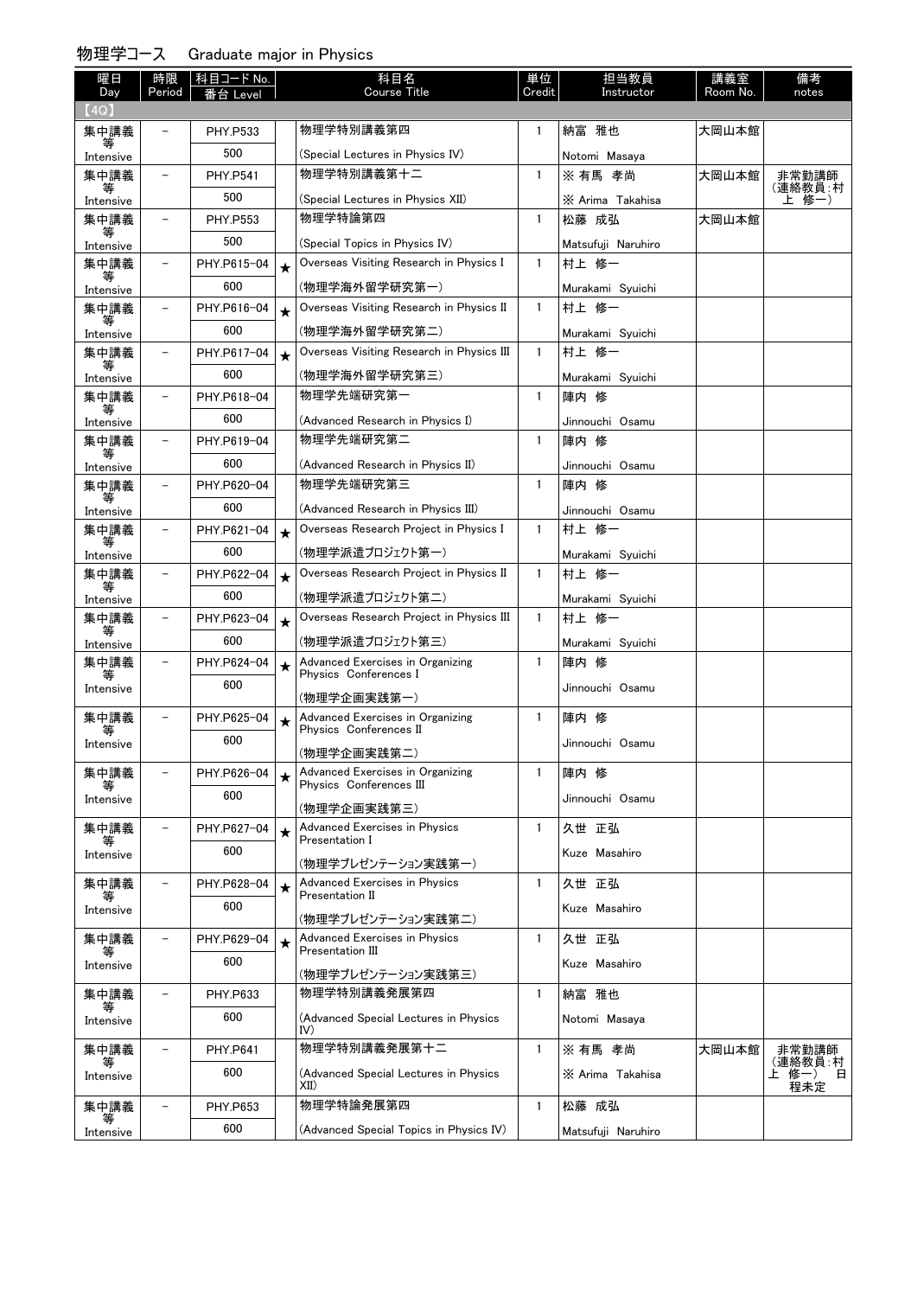## 化学コース Graduate major in Chemistry

| 曜日<br>Day          | 時限<br>Period             | 科目コード No.          |         | 科目名<br><b>Course Title</b>                            | 単位<br>Credit   | 担当教員<br>Instructor       | 講義室<br>Room No.  | 備考<br>notes           |
|--------------------|--------------------------|--------------------|---------|-------------------------------------------------------|----------------|--------------------------|------------------|-----------------------|
| $(3 \sim 4Q)$      |                          | ·台 Level           |         |                                                       |                |                          |                  |                       |
| 未定                 | $\overline{\phantom{0}}$ | <b>CHM.L472</b>    |         | 化学専修実験第二                                              | $\mathbf{1}$   | 指導教員                     |                  | $O(3 \sim 4Q)$        |
| To be<br>announced |                          | 400                |         | (Directed Laboratory Work in Chemistry<br>$_{\rm II}$ |                | Academic Supervisor      |                  |                       |
| 未定                 | $\equiv$                 | <b>CHM.L572</b>    |         | 化学専修実験第四                                              | $\mathbf{1}$   | 指導教員                     |                  | $O(3 \sim 4Q)$        |
| To be<br>announced |                          | 500                |         | (Directed Laboratory Work in Chemistry<br>IV)         |                | Academic Supervisor      |                  |                       |
| 未定                 | $\overline{\phantom{0}}$ | CHM.A652-01        |         | 最先端特別実習第二                                             | $\mathbf{1}$   | 指導教員                     |                  | $O(3 \sim 4Q)$        |
| To be<br>announced |                          | 600                |         | (Laboratory Training of Advanced<br>Chemistry II)     |                | Academic Supervisor      |                  |                       |
| 未定<br>To be        |                          | CHM.A654-01        |         | 最先端特別実習第四                                             | $\mathbf{1}$   | 指導教員                     |                  | $O(3 \sim 4Q)$        |
| announced          |                          | 600                |         | (Laboratory Training of Advanced<br>Chemistry IV)     |                | Academic Supervisor      |                  |                       |
| 未定<br>To be        | $\overline{\phantom{0}}$ | <b>CHM.L672</b>    | $\star$ | Advanced Laboratory Work in Chemistry<br>п            | $\mathbf{1}$   | 指導教員                     |                  | $O(3 \sim 4Q)$        |
| announced          |                          | 600                |         | (先端化学実験第二)                                            |                | Academic Supervisor      |                  |                       |
| 未定                 | $\overline{\phantom{0}}$ | <b>CHM.L674</b>    | $\star$ | Advanced Laboratory Work in Chemistry                 | $\mathbf{1}$   | 指導教員                     |                  | $O(3 \sim 4Q)$        |
| To be<br>announced |                          | 600                |         | IV                                                    |                | Academic Supervisor      |                  |                       |
| 未定                 | $\overline{\phantom{0}}$ | CHM.L676           | $\star$ | (先端化学実験第四)<br>Advanced Laboratory Work in Chemistry   | $\mathbf{1}$   | 指導教員                     |                  | $O(3 \sim 4Q)$        |
| To be<br>announced |                          | 600                |         | VI                                                    |                | Academic Supervisor      |                  |                       |
|                    |                          |                    |         | (先端化学実験第六)                                            |                |                          |                  |                       |
| 集中講義<br>等          | $\overline{\phantom{0}}$ | <b>CHM.A438</b>    | $\star$ | <b>Current Chemistry IV</b>                           | $\mathbf{1}$   | Deronzier Alain          |                  | $O(3 \sim 4Q)$        |
| Intensive          |                          | 400                |         | (カレントケミストリー IV)                                       |                |                          |                  |                       |
| 集中講義<br>等          | $\overline{\phantom{a}}$ | CHM.A450-01        |         | 化学特別講義第十                                              | $\mathbf{1}$   | ※ 田村 類                   |                  | $O(3 \sim 4Q)$        |
| Intensive          | -                        | 400<br>CHM.A451-01 |         | (Recent Progress in Chemistry X)<br>化学特別講義第十一         | $\mathbf{1}$   | X Tamura Rui<br>※ 小野 倫也  |                  | $O(3 \sim 4Q)$        |
| 集中講義<br>等          |                          | 400                |         |                                                       |                |                          |                  |                       |
| Intensive<br>集中講義  | -                        | CHM.A452-01        |         | (Recent Progress in Chemistry XI)<br>化学特別講義第十二        | $\mathbf{1}$   | X Ono Tomoya<br>※ 市川 淳士  |                  | $O(3 \sim 4Q)$        |
|                    |                          | 400                |         | (Recent Progress in Chemistry XII)                    |                |                          |                  |                       |
| Intensive<br>講究等   | $\overline{\phantom{0}}$ | <b>CHM.Z492</b>    |         | 化学講究F1                                                | $\mathbf{1}$   | X Ichikawa Junji<br>指導教員 |                  | $O(3 \sim 4Q)$        |
| Seminar            |                          | 400                |         | (Seminar in Chemistry F1)                             |                | Academic Supervisor      |                  |                       |
| 講究等                | $\overline{\phantom{0}}$ | <b>CHM.Z592</b>    |         | 化学講究F2                                                | $\mathbf{1}$   | 指導教員                     |                  | $O(3 \sim 4Q)$        |
| Seminar            |                          | 500                |         | (Seminar in Chemistry F2)                             |                | Academic Supervisor      |                  |                       |
| 講究等                |                          | CHM.Z692           | $\star$ | Seminar in Chemistry F3                               | $\overline{2}$ | 指導教員                     |                  | $O(3 \sim 4Q)$        |
| Seminar            |                          | 600                |         | (化学講究F3)                                              |                | Academic Supervisor      |                  |                       |
| 講究等                | $\overline{\phantom{0}}$ | <b>CHM.Z694</b>    | $\star$ | Seminar in Chemistry F4                               | $\overline{2}$ | 指導教員                     |                  | $O(3 \sim 4Q)$        |
| Seminar            |                          | 600                |         | (化学講究F4)                                              |                | Academic Supervisor      |                  |                       |
| 講究等                |                          | CHM.Z696           | $\star$ | Seminar in Chemistry F5                               | $\overline{2}$ | 指導教員                     |                  | $O(3 \sim 4Q)$        |
| Seminar            |                          | 600                |         | (化学講究F5)                                              |                | Academic Supervisor      |                  |                       |
| (3Q)               |                          |                    |         |                                                       |                |                          |                  |                       |
| 未定<br>To be        |                          | CHM.A461-03        |         | 化学プレゼンテーション演習                                         | 1              | 指導教員                     |                  |                       |
| announced          |                          | 400                |         | (Presentation Exercises in Chemistry)                 |                | Academic Supervisor      |                  |                       |
| 未定<br>To be        | $\overline{\phantom{0}}$ | CHM.A662-03        | $\star$ | Advanced Exercises in Global<br>Presentation          | $\mathbf{1}$   | 指導教員                     |                  |                       |
| announced          |                          | 600                |         | (国際プレゼンテーション実践)                                       |                | Academic Supervisor      |                  |                       |
| 月                  | $5 - 6$                  | <b>CHM.B433</b>    |         | 固体触媒化学特論                                              | $\overline{2}$ | 小松 隆之                    | S514             | $\bullet$ (Mon Thu)   |
| Mon                |                          | 400                |         | (Catalytic Chemistry on Solid Surface)                |                | Komatsu Takayuki         |                  |                       |
| 火<br>Tue           | $5 - 6$                  | <b>CHM.B431</b>    |         | 分離科学特論                                                | $\overline{2}$ | 岡田 哲男<br>福原 学<br>福原      | H <sub>111</sub> | $\bigcirc$ (Tue·Fri)  |
|                    |                          | 400                |         | (Advanced Separation Science)                         |                | Okada Tetsuo             |                  |                       |
|                    |                          |                    |         |                                                       |                | Fukuhara Gaku            |                  |                       |
| 木<br>Thu           | $5 - 6$                  | <b>CHM.B433</b>    |         | 固体触媒化学特論                                              | $\mathbf{2}$   | 小松 隆之                    | S514             | $\bullet$ (Mon Thu)   |
|                    |                          | 400                |         | (Catalytic Chemistry on Solid Surface)                |                | Komatsu Takayuki         |                  |                       |
| 金<br>Fri           | $5 - 6$                  | <b>CHM.B431</b>    |         | 分離科学特論                                                | $\overline{2}$ | 岡田 哲男<br>福原 学            | H <sub>111</sub> | $\bullet$ (Tue · Fri) |
|                    |                          | 400                |         | (Advanced Separation Science)                         |                | Okada Tetsuo             |                  |                       |
|                    |                          |                    |         |                                                       |                | Fukuhara Gaku            |                  |                       |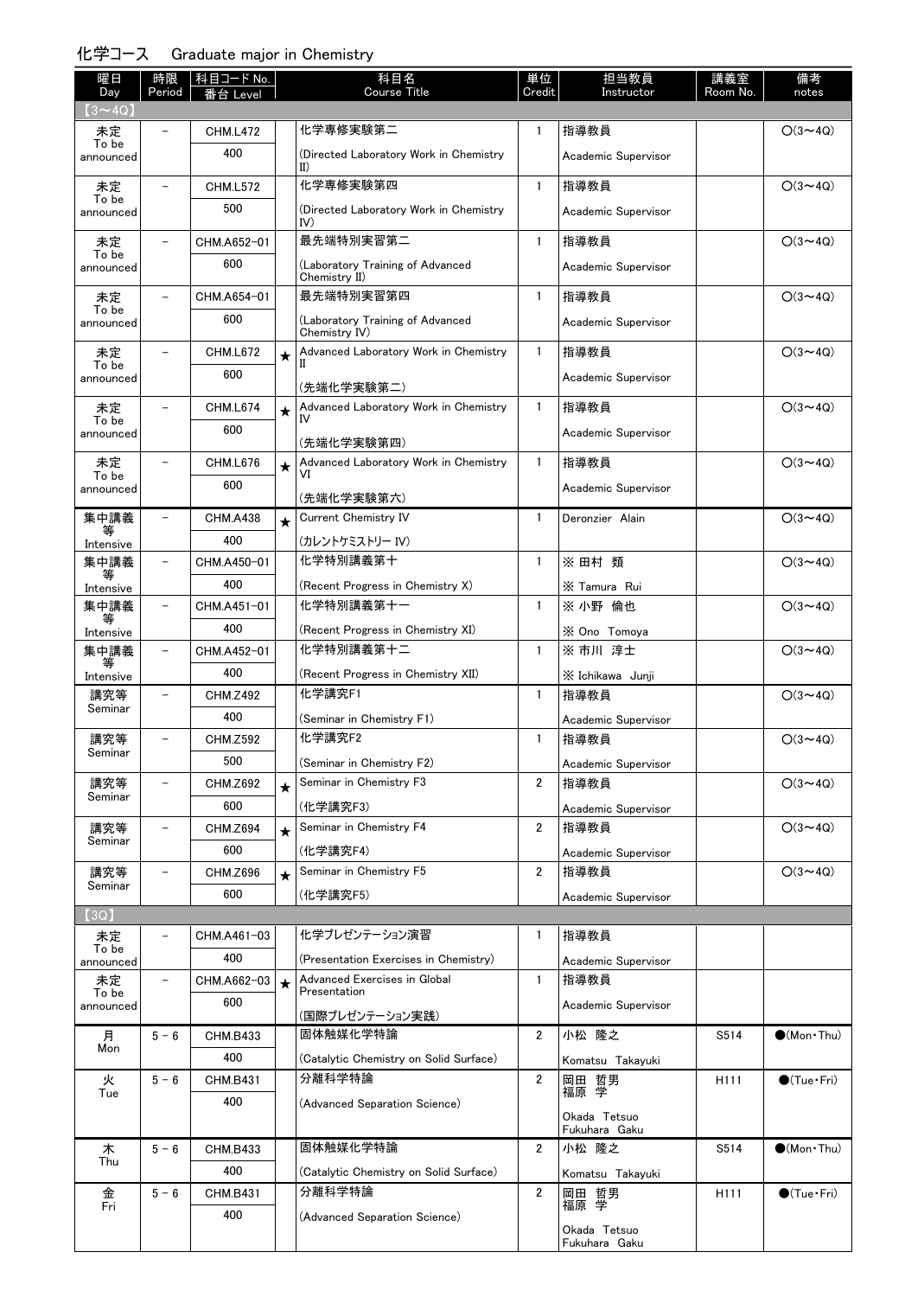#### 化学コース Graduate major in Chemistry

| 曜日<br>Day          | 時限<br>Period             | │科目コード No.<br>番台 Level |         | 科目名<br><b>Course Title</b>                        | 単位<br>Credit   | 担当教員<br>Instructor                        | 講義室<br>Room No.  | 備考<br>notes          |
|--------------------|--------------------------|------------------------|---------|---------------------------------------------------|----------------|-------------------------------------------|------------------|----------------------|
| [3Q]               |                          |                        |         |                                                   |                |                                           |                  |                      |
| 集中講義               |                          | <b>CHM.A431</b>        |         | 放射光科学実習                                           | $\mathbf{1}$   | 河内 宣之<br>北島 昌史 ほか                         |                  |                      |
| 等<br>Intensive     |                          | 400                    |         | (Laboratory Training of Synchrotron               |                |                                           |                  |                      |
|                    |                          |                        |         | Radiation Science)                                |                | Kouchi Noriyuki<br>Kitajima Masashi et al |                  |                      |
| 集中講義               | $\overline{\phantom{0}}$ | <b>CHM.L670</b>        |         | 先端化学特別演習                                          | $\mathbf{1}$   | 指導教員                                      |                  |                      |
| 等<br>Intensive     |                          | 600                    |         | (Advanced Exercise in Chemistry)                  |                | Academic Supervisor                       |                  |                      |
| (4Q)               |                          |                        |         |                                                   |                |                                           |                  |                      |
| 未定<br>To be        |                          | CHM.A461-04            |         | 化学プレゼンテーション演習                                     | 1              | 指導教員                                      |                  |                      |
| announced          |                          | 400                    |         | (Presentation Exercises in Chemistry)             |                | Academic Supervisor                       |                  |                      |
| 未定                 | $\overline{\phantom{0}}$ | <b>CHM.A462</b>        |         | 化学特别演習                                            | $\mathbf{1}$   | 指導教員                                      |                  |                      |
| To be<br>announced |                          | 400                    |         | (Introductory Exercises in Chemistry)             |                | Academic Supervisor                       |                  |                      |
| 未定                 | $\overline{\phantom{0}}$ | CHM.A662-04            | $\star$ | Advanced Exercises in Global                      | $\mathbf{1}$   | 指導教員                                      |                  |                      |
| To be<br>announced |                          | 600                    |         | Presentation                                      |                | Academic Supervisor                       |                  |                      |
|                    |                          |                        |         | (国際プレゼンテーション実践)                                   |                |                                           |                  |                      |
| 月<br>Mon           | $3 - 4$                  | <b>CHM.B434</b>        |         | 結晶構造特論                                            | $\overline{2}$ | 植草 秀裕                                     | H <sub>111</sub> | $(Mon\cdot Thu)$     |
|                    |                          | 400                    |         | (Advanced Course in Crvstal Structure<br>Science) |                | Uekusa Hidehiro                           |                  |                      |
| 月                  | $5 - 6$                  | <b>CHM.D431</b>        |         | 生物有機化学特論                                          | $\overline{2}$ | 江口正                                       | H111             | $(Mon\cdot Thu)$     |
| Mon                |                          | 400                    |         | (Advanced Bioorganic Chemistry)                   |                | Eguchi Tadashi                            |                  |                      |
| 火                  | $5 - 6$                  | <b>ENR.I410</b>        |         | 固体光物性特論                                           | $\overline{2}$ | 腰原 伸也<br>沖本 洋一                            | H119B            | $\bigcirc$ (Tue·Fri) |
| Tue                |                          | 400                    |         | (Optical properties of solids)                    |                |                                           |                  |                      |
|                    |                          |                        |         |                                                   |                | Koshihara Shinya<br>Okimoto Yoichi        |                  |                      |
| 木                  | $3 - 4$                  | <b>CHM.B434</b>        |         | 結晶構造特論                                            | $\overline{2}$ | 植草 秀裕                                     | H <sub>111</sub> | $(Mon\cdot Thu)$     |
| Thu                |                          | 400                    |         | (Advanced Course in Crystal Structure<br>Science) |                | Uekusa Hidehiro                           |                  |                      |
| 木                  | $5 - 6$                  | <b>CHM.D431</b>        |         | 生物有機化学特論                                          | $\overline{2}$ | 江口正                                       | H111             | $(Mon\cdot Thu)$     |
| Thu                |                          | 400                    |         | (Advanced Bioorganic Chemistry)                   |                | Eguchi Tadashi                            |                  |                      |
| 金<br>Fri           | $5 - 6$                  | <b>ENR.I410</b>        |         | 固体光物性特論                                           | $\overline{2}$ | 腰原 伸也<br>沖本 洋一                            | <b>H119B</b>     | $\bigcirc$ (Tue·Fri) |
|                    |                          | 400                    |         | (Optical properties of solids)                    |                |                                           |                  |                      |
|                    |                          |                        |         |                                                   |                | Koshihara Shinya<br>Okimoto Yoichi        |                  |                      |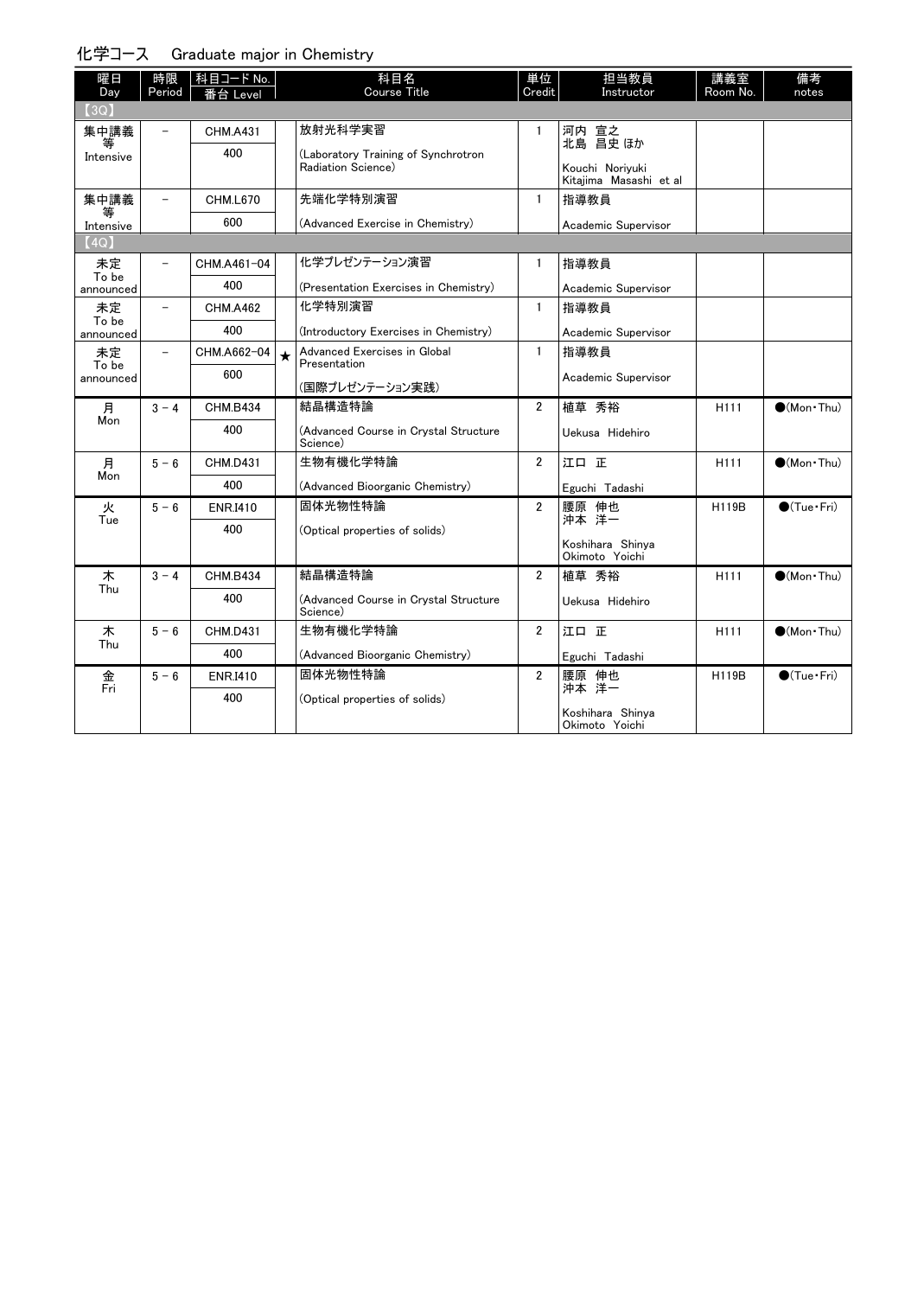# 地球惑星科学コース Graduate major in Earth and Planetary Sciences

| 曜日                   | 時限                       | 科目コード No.       |            | 科目名                                                       | 単位             | 担当教員                | 講義室                 | 備考                                    |
|----------------------|--------------------------|-----------------|------------|-----------------------------------------------------------|----------------|---------------------|---------------------|---------------------------------------|
| Day<br>$(3 \sim 4Q)$ | Period                   | s台 Level        |            | <b>Course Title</b>                                       | Credit         | Instructor          | Room No.            | notes                                 |
| 集中講義                 |                          | <b>EPS.A458</b> | ★          | Special Lecture in Earth and Planetary                    | $\mathbf{1}$   | Ormel Christiaan W. | 石川台                 | $O(3 \sim 4Q)$                        |
| Intensive            |                          | 400             |            | Sciences DII                                              |                |                     | $2$ 号館<br>実験棟1-     |                                       |
|                      |                          |                 |            | (地球惑星科学特別講義DII)                                           |                |                     | 103                 |                                       |
| 講究等<br>Seminar       |                          | <b>EPS.Z492</b> | $\bigstar$ | Seminar in Earth and Planetary Sciences<br>F <sub>1</sub> | $\overline{2}$ | 指導教員                |                     | $O(3 \sim 4Q)$                        |
|                      |                          | 400             |            | (地球惑星科学講究F1)                                              |                | Academic Supervisor |                     |                                       |
| 講究等                  |                          | <b>EPS.Z592</b> | $\bigstar$ | Seminar in Earth and Planetary Sciences                   | $\overline{2}$ | 指導教員                |                     | $O(3 \sim 4Q)$                        |
| Seminar              |                          | 500             |            | F <sub>2</sub>                                            |                | Academic Supervisor |                     |                                       |
| 講究等                  |                          | <b>EPS.Z692</b> |            | (地球惑星科学講究F2)<br>Seminar in Earth and Planetary Sciences   | $\overline{2}$ | 指導教員                |                     | $O(3 \sim 4Q)$                        |
| Seminar              |                          | 600             | $\star$    | F <sub>3</sub>                                            |                | Academic Supervisor |                     |                                       |
|                      |                          |                 |            | (地球惑星科学講究F3)                                              |                |                     |                     |                                       |
| 講究等<br>Seminar       |                          | <b>EPS.Z694</b> | $\star$    | Seminar in Earth and Planetary Sciences<br>F <sub>4</sub> | $\overline{2}$ | 指導教員                |                     | $O(3 \sim 4Q)$                        |
|                      |                          | 600             |            | (地球惑星科学講究F4)                                              |                | Academic Supervisor |                     |                                       |
| 講究等                  |                          | <b>EPS.Z696</b> | $\bigstar$ | Seminar in Earth and Planetary Sciences                   | $\overline{2}$ | 指導教員                |                     | $O(3 \sim 4Q)$                        |
| Seminar              |                          | 600             |            | F <sub>5</sub>                                            |                | Academic Supervisor |                     |                                       |
|                      |                          |                 |            | (地球惑星科学講究F5)                                              |                |                     |                     |                                       |
| (3Q)<br>月            | $3 - 4$                  | <b>EPS.A457</b> |            | Special Lecture in Earth and Planetary                    | -1             | X Brasser Ramon     | 石川台                 |                                       |
| Mon                  |                          | 400             | ★          | Sciences CII                                              |                |                     | 2号館<br>実験棟1-        |                                       |
|                      |                          |                 |            | (地球惑星科学特別講義CII)                                           |                |                     | 103                 |                                       |
| 月<br>Mon             | $7 - 8$                  | <b>EPS.A418</b> |            | 固体地球科学A                                                   | $\overline{2}$ | 太田 健二               | 石川台<br>2号館          | $\bigcirc$ (Mon Thu)<br><b>ACEEES</b> |
|                      |                          | 400             |            | (Solid-Earth Science A)                                   |                | Ohta Kenji          | 実験棟1-<br>103        |                                       |
| 火                    | $3 - 4$                  | <b>EPS.A414</b> |            | 太陽地球系物理学A                                                 | $\overline{2}$ | 長井 嗣信               | 石川台                 | $\bigcirc$ (Tue · Fri)                |
| Tue                  |                          | 400             |            | (Solar-Terrestrial Physics A)                             |                | Nagai Tsugunobu     | 2号館<br>実験棟1-<br>103 |                                       |
| 木                    | $7 - 8$                  | <b>EPS.A418</b> |            | 固体地球科学A                                                   | $\overline{2}$ | 太田 健二               | 石川台                 | $\bullet$ (Mon Thu)                   |
| Thu                  |                          | 400             |            | (Solid-Earth Science A)                                   |                | Ohta Kenji          | 2号館<br>実験棟1-        | <b>ACEEES</b>                         |
|                      |                          |                 |            |                                                           |                |                     | 103                 |                                       |
| 金<br>Fri             | $3 - 4$                  | <b>EPS.A414</b> |            | 太陽地球系物理学A                                                 | $\overline{2}$ | 嗣信<br>長井            | 石川台<br>2号館          | $\bullet$ (Tue•Fri)                   |
|                      |                          | 400             |            | (Solar-Terrestrial Physics A)                             |                | Nagai Tsugunobu     | 実験棟1-<br>103        |                                       |
| 集中講義                 |                          | <b>EPS.C430</b> | ★          | Cutting Edge Topics in Earth and<br>Planetary Sciences C  | $\mathbf{1}$   | 奥住 聡                |                     |                                       |
| Intensive            |                          | 400             |            | (最先端トピックスから学ぶ地惑英語C)                                       |                | Okuzumi Satoshi     |                     |                                       |
| 集中講義                 | $\overline{\phantom{0}}$ | <b>EPS.C440</b> | $\star$    | <b>EPS Career Development C</b>                           | $\mathbf{1}$   | 奥住 聡                |                     |                                       |
| 等<br>Intensive       |                          | 400             |            | (地惑キャリアディベロップメントC)                                        |                | Okuzumi Satoshi     |                     |                                       |
| 集中講義                 | $\overline{\phantom{0}}$ | <b>EPS.C460</b> | $\star$    | <b>EPS Tutorial C</b>                                     | $\mathbf{1}$   | 奥住 聡                |                     |                                       |
| 等<br>Intensive       |                          | 400             |            | (地惑チュートリアルC)                                              |                | Okuzumi Satoshi     |                     |                                       |
| 集中講義                 | $\overline{\phantom{0}}$ | <b>EPS.E473</b> | $\star$    | Exercise in Earth and Planetary Sciences                  | $\mathbf{1}$   | 指導教員                |                     |                                       |
| Intensive            |                          | 400             |            | (地球惑星科学特別演習C)                                             |                | Academic Supervisor |                     |                                       |
| 集中講義                 |                          | <b>EPS.C530</b> | $\bigstar$ | Cutting Edge Topics in Earth and                          | $\mathbf{1}$   | 奧住 聡                |                     |                                       |
| Intensive            |                          | 500             |            | Planetary Sciences G<br>(最先端トピックスから学ぶ地惑英語G)               |                | Okuzumi Satoshi     |                     |                                       |
| 集中講義                 | -                        | <b>EPS.C540</b> | $\star$    | <b>EPS Career Development G</b>                           | 1              | 奧住 聡                |                     |                                       |
| Intensive            |                          | 500             |            | (地惑キャリアディベロップメントG)                                        |                | Okuzumi Satoshi     |                     |                                       |
| 集中講義                 | $\overline{\phantom{0}}$ | <b>EPS.C560</b> | $\star$    | <b>EPS Tutorial G</b>                                     | $\mathbf{1}$   | 奥住 聡                |                     |                                       |
| 等<br>Intensive       |                          | 500             |            | (地惑チュートリアルG)                                              |                | Okuzumi Satoshi     |                     |                                       |
| 集中講義                 |                          | <b>EPS.E573</b> | $\star$    | Exercise in Earth and Planetary Sciences                  | $\mathbf{1}$   | 指導教員                |                     |                                       |
| Intensive            |                          | 500             |            |                                                           |                | Academic Supervisor |                     |                                       |
| 集中講義                 |                          | <b>EPS.C630</b> |            | (地球惑星科学特別演習G)<br>Cutting Edge Topics in Earth and         | $\mathbf{1}$   | 奥住 聡                |                     |                                       |
|                      |                          | 600             | $\star$    | Planetary Sciences K                                      |                |                     |                     |                                       |
| Intensive            |                          |                 |            | (最先端トピックスから学ぶ地惑英語K)                                       |                | Okuzumi Satoshi     |                     |                                       |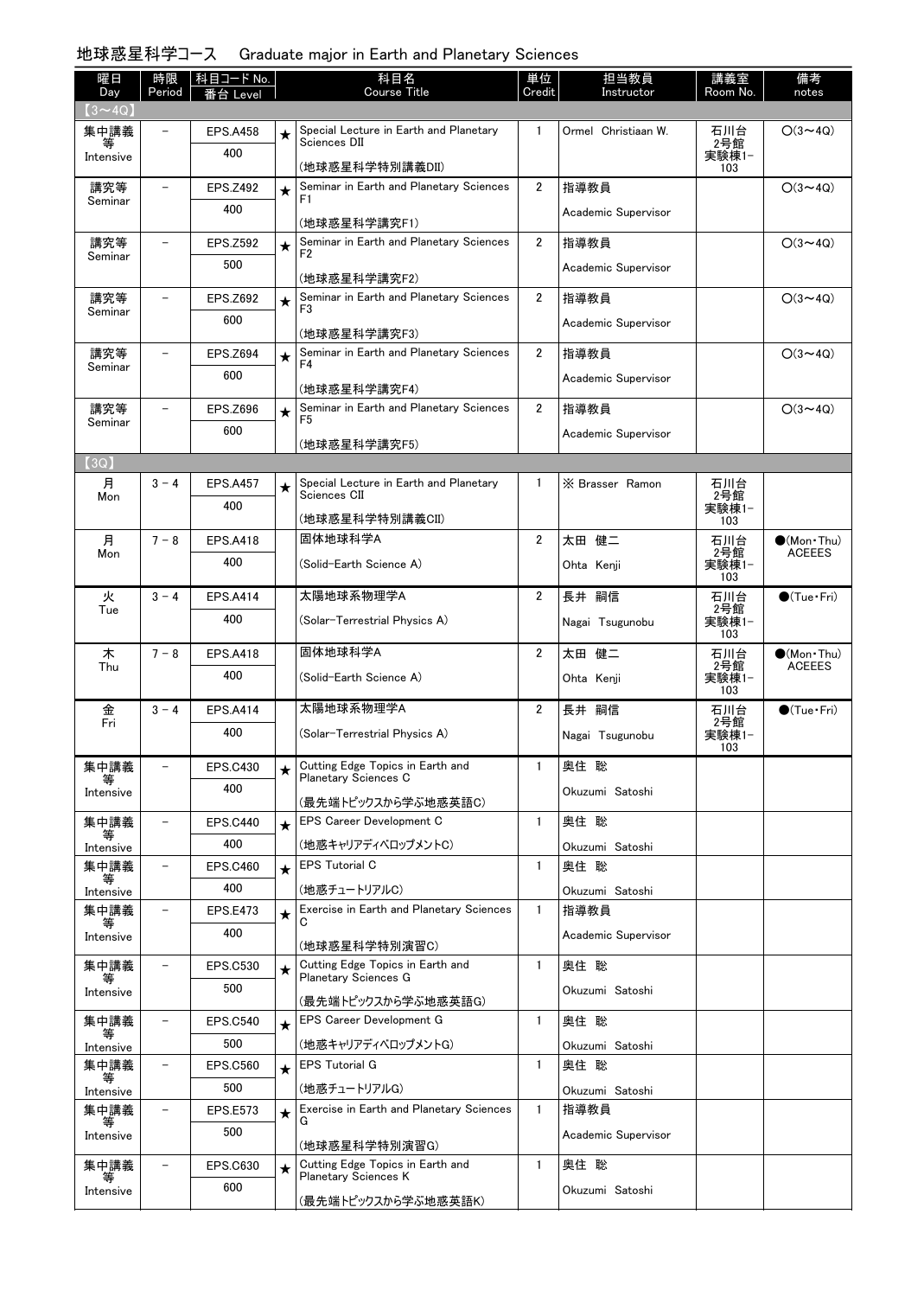# 地球惑星科学コース Graduate major in Earth and Planetary Sciences

| 曜日                | 時限                       | 科目コード No.       |         | 科目名                                                      | 単位             | 担当教員                       | 講義室          | 備考                     |
|-------------------|--------------------------|-----------------|---------|----------------------------------------------------------|----------------|----------------------------|--------------|------------------------|
| Day<br>(3Q)       | Period                   | Level           |         | Course Title                                             | Credit         | Instructor                 | Room No.     | notes                  |
| 集中講義              |                          | <b>EPS.C634</b> | $\star$ | Cutting Edge Topics in Earth and                         | 1              | 奥住 聡                       |              |                        |
| 等                 |                          | 600             |         | Planetary Sciences O                                     |                | Okuzumi Satoshi            |              |                        |
| Intensive         |                          |                 |         | (最先端トピックスから学ぶ地惑英語0)                                      |                |                            |              |                        |
| 集中講義<br>等         | ۳                        | <b>EPS.C640</b> | $\star$ | <b>EPS Career Development K</b>                          | $\mathbf{1}$   | 奥住 聡                       |              |                        |
| Intensive         |                          | 600             |         | (地惑キャリアディベロップメントK)                                       |                | Okuzumi Satoshi            |              |                        |
| 集中講義<br>等         | $\overline{\phantom{0}}$ | EPS.C644        | $\star$ | EPS Career Development O                                 | $\mathbf{1}$   | 奥住 聡                       |              |                        |
| Intensive         |                          | 600             |         | (地惑キャリアディベロップメントO)                                       |                | Okuzumi Satoshi            |              |                        |
| 集中講義<br>等         | $\overline{\phantom{0}}$ | <b>EPS.C660</b> | $\star$ | <b>EPS Tutorial K</b>                                    | $\mathbf{1}$   | 奥住 聡                       |              |                        |
| Intensive         |                          | 600             |         | (地惑チュートリアルK)                                             |                | Okuzumi Satoshi            |              |                        |
| 集中講義<br>等         | $\overline{\phantom{0}}$ | <b>EPS.C664</b> | $\star$ | <b>EPS Tutorial O</b>                                    | $\mathbf{1}$   | 奥住 聡                       |              |                        |
| Intensive         |                          | 600             |         | (地惑チュートリアルO)                                             |                | Okuzumi Satoshi            |              |                        |
| 集中講義              |                          | <b>EPS.E673</b> | $\star$ | Exercise in Earth and Planetary Sciences                 | $\mathbf{1}$   | 指導教員                       |              |                        |
| Intensive         |                          | 600             |         | (地球惑星科学特別演習K)                                            |                | Academic Supervisor        |              |                        |
| 集中講義              |                          | <b>EPS.E677</b> | $\star$ | Exercise in Earth and Planetary Sciences                 | $\mathbf{1}$   | 指導教員                       |              |                        |
|                   |                          | 600             |         |                                                          |                | Academic Supervisor        |              |                        |
| Intensive         |                          |                 |         | (地球惑星科学特別演習O)                                            |                |                            |              |                        |
| (4Q)              |                          |                 |         |                                                          |                |                            |              |                        |
| 月<br>Mon          | $7 - 8$                  | <b>EPS.A412</b> |         | 宇宙惑星物理学C                                                 | 2              | ※ 北村 良実                    | 石川台<br>2号館   | $\bullet$ (Mon Thu)    |
|                   |                          | 400             |         | (Astrophysics and Planetary Physics C)                   |                |                            | 実験棟1-<br>103 |                        |
| 火                 | $3 - 4$                  | <b>EPS.A425</b> |         | 地球化学D                                                    | 2              |                            | 石川台          | $\bullet$ (Tue•Fri)    |
| Tue               |                          | 400             |         | (Geochemistry D)                                         |                | 横山 哲也<br>羽場 麻希子 ほか         | 2号館<br>実験棟1- | <b>ACEEES</b>          |
|                   |                          |                 |         |                                                          |                | Yokoyama Tetsuya           | 103          |                        |
| 火                 | $5 - 6$                  | <b>EPS.A420</b> |         | 固体地球科学C                                                  | $\overline{2}$ | Haba Makiko et al<br>中島 淳一 | 石川台          | $\bigcirc$ (Tue · Fri) |
| Tue               |                          | 400             |         | (Solid-Earth Science C)                                  |                |                            | 2号館          |                        |
|                   |                          |                 |         |                                                          |                | Nakajima Junichi           | 実験棟1-<br>103 |                        |
| 木                 | $7 - 8$                  | <b>EPS.A412</b> |         | 宇宙惑星物理学C                                                 | $\overline{2}$ | ※ 北村 良実                    | 石川台<br>2号館   | $\bigcirc$ (Mon Thu)   |
| Thu               |                          | 400             |         | (Astrophysics and Planetary Physics C)                   |                |                            | 実験棟1-        |                        |
|                   | $3 - 4$                  | <b>EPS.A425</b> |         | 地球化学D                                                    | $\overline{2}$ | 横山 哲也                      | 103          | $\bullet$ (Tue•Fri)    |
| 金<br>Fri          |                          | 400             |         |                                                          |                | 羽場 麻希子 ほか                  | 石川台<br>2号館   | <b>ACEEES</b>          |
|                   |                          |                 |         | (Geochemistry D)                                         |                | Yokoyama Tetsuya           | 実験棟1-<br>103 |                        |
|                   |                          |                 |         | 固体地球科学C                                                  |                | Haba Makiko et al          |              |                        |
| 金<br>Fri          | $5 - 6$                  | <b>EPS.A420</b> |         |                                                          | $\overline{2}$ | 中島 淳一                      | 石川台<br>2号館   | $\bigcirc$ (Tue•Fri)   |
|                   |                          | 400             |         | (Solid-Earth Science C)                                  |                | Nakajima Junichi           | 実験棟1-<br>103 |                        |
| 集中講義              | $\overline{\phantom{0}}$ | <b>EPS.C431</b> | $\star$ | Cutting Edge Topics in Earth and                         | $\mathbf{1}$   | 奥住 聡                       |              |                        |
| 等<br>Intensive    |                          | 400             |         | Planetary Sciences D                                     |                | Okuzumi Satoshi            |              |                        |
|                   |                          |                 |         | (最先端トピックスから学ぶ地惑英語D)                                      |                |                            |              |                        |
| 集中講義<br>等         | $\overline{\phantom{0}}$ | <b>EPS.C441</b> | $\star$ | <b>EPS Career Development D</b>                          | $\mathbf{1}$   | 奥住 聡                       |              |                        |
| Intensive         |                          | 400             |         | (地惑キャリアディベロップメントD)                                       |                | Okuzumi Satoshi            |              |                        |
| 集中講義<br>等         | $\overline{\phantom{0}}$ | <b>EPS.C461</b> | $\star$ | <b>EPS Tutorial D</b>                                    | $\mathbf{1}$   | 奥住 聡                       |              |                        |
| Intensive<br>集中講義 |                          | 400             |         | (地惑チュートリアルD)<br>Exercise in Earth and Planetary Sciences | $\mathbf{1}$   | Okuzumi Satoshi            |              |                        |
|                   |                          | <b>EPS.E474</b> | $\star$ |                                                          |                | 指導教員                       |              |                        |
| Intensive         |                          | 400             |         | (地球惑星科学特別演習D)                                            |                | Academic Supervisor        |              |                        |
| 集中講義              |                          | <b>EPS.C531</b> | $\star$ | Cutting Edge Topics in Earth and                         | $\mathbf{1}$   | 奥住 聡                       |              |                        |
| Intensive         |                          | 500             |         | Planetary Sciences H                                     |                | Okuzumi Satoshi            |              |                        |
|                   |                          |                 |         | (最先端トピックスから学ぶ地惑英語H)                                      |                |                            |              |                        |
| 集中講義              |                          | <b>EPS.C541</b> | $\star$ | <b>EPS Career Development H</b>                          | $\mathbf{1}$   | 奥住 聡                       |              |                        |
| Intensive         |                          | 500             |         | (地惑キャリアディベロップメントH)                                       | $\mathbf{1}$   | Okuzumi Satoshi            |              |                        |
| 集中講義<br>等         |                          | <b>EPS.C561</b> | $\star$ | <b>EPS Tutorial H</b>                                    |                | 奥住 聡                       |              |                        |
| Intensive         |                          | 500             |         | (地惑チュートリアルH)                                             |                | Okuzumi Satoshi            |              |                        |
| 集中講義<br>等         | $\overline{\phantom{0}}$ | <b>EPS.E574</b> | $\star$ | Exercise in Earth and Planetary Sciences<br>H            | $\mathbf{1}$   | 指導教員                       |              |                        |
| Intensive         |                          | 500             |         | (地球惑星科学特別演習H)                                            |                | Academic Supervisor        |              |                        |